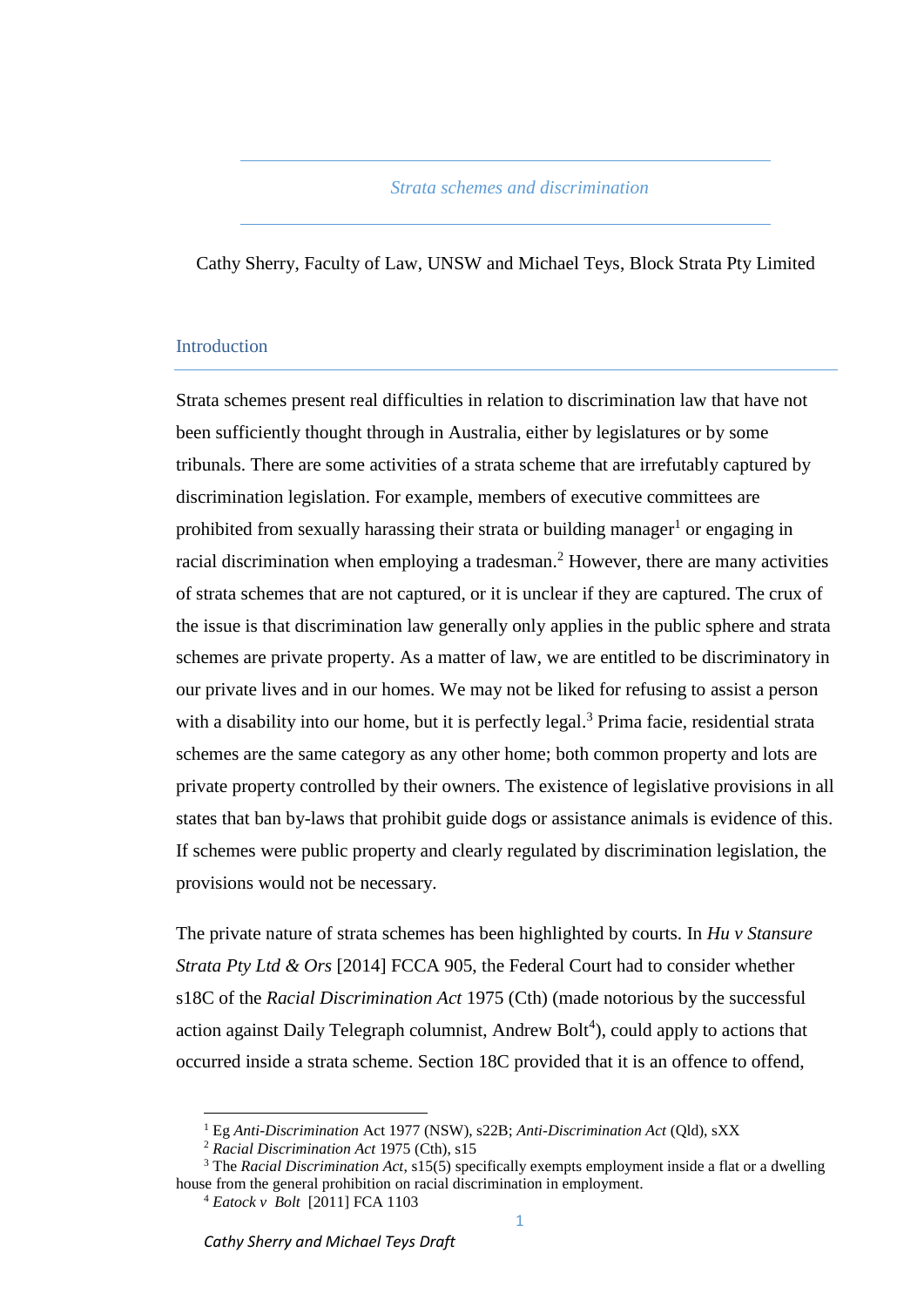insult, humiliate, or intimidate someone on the basis of race, 'otherwise than in private'. While the Court was adamant that the alleged acts had not occurred, concluding that the applicant suffered from delusions, it was equally adamant that the strata scheme was not a public place. $5$ 

Administrative law decisions have also focused on the private nature of strata schemes. In *Jennifer Elizabeth James v The Owners Strata Plan No SP 11478 (No 4)*, Ball J held that a compulsorily appointed strata manager,<sup>6</sup> carrying out the functions of a body corporate, did not have a duty to afford procedural fairness to lot owners. Justice Ball found that:

The duty to afford procedural fairness is an obligation that is generally imposed as a matter of public law on statutory or administrative bodies. In some cases, the duty has also been applied to private bodies which are sufficiently public in nature. So, for example, in *Forbes v New South Wales Trotting Club Ltd* [1979] HCA 27; (1979) 143 CLR 242 it was accepted that the New South Wales Trotting Club was under an obligation to afford procedural fairness before excluding someone from its race course in accordance with its rules. On the other hand, it has been held that a casino operator was not under an obligation to exercise procedural fairness in deciding whether to exclude a patron from the casino, even though a right of exclusion is given by s 79 of the *Casino Control Act* 1992: *Hinkley v Star City Pty Ltd* [2010] NSWSC 138. That was because the casino operator was not exercising a 'public power' but merely a common law right: at [169] per Ward J.

In the present case, Mr Anderson [the compulsorily appointed strata manager] is not exercising a public power or something analogous to it. Although he is exercising a statutory power, that power is concerned with the administration of private property in which a number of individuals have an interest. His position is analogous to that of a receiver or an administrator of a company. When an owners corporation makes a decision that affects other owners, it is not

<sup>5</sup> *Hu v Stansure Strata Pty Ltd & Ors* [2014] FCCA 905 at [36]-[50].

<sup>&</sup>lt;sup>6</sup> If a strata scheme is dysfunctional or an owners corporation is failing to carry out some or all of its obligations under the *Acts*, an adjudicator can appoint a strata manager to carry out some or all of the functions of the body corporate: *Strata Schemes Management Act* 1996 (NSW), s 162.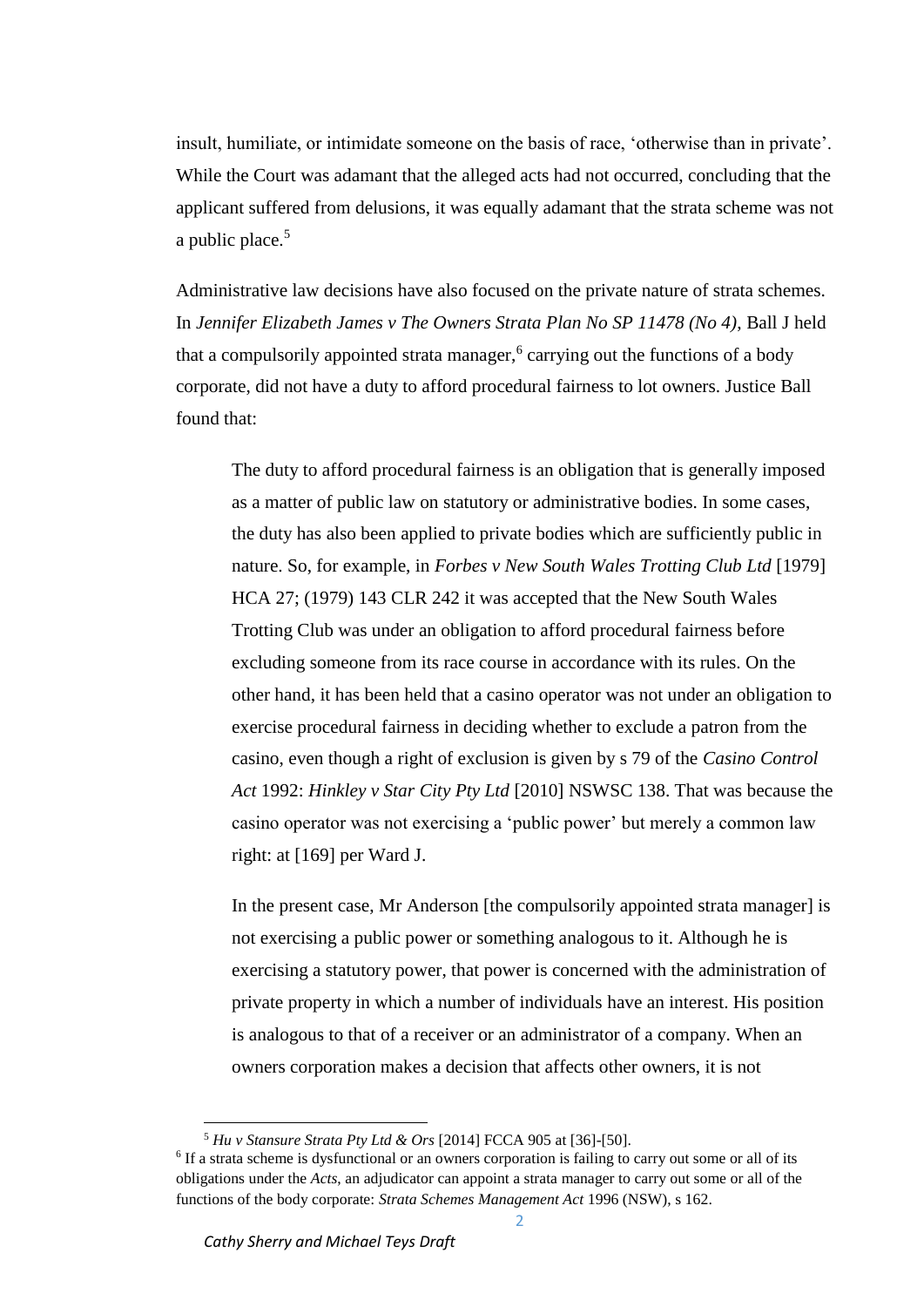exercising a 'public power' and does not need to afford procedural fairness. In particular, the making of a by-law under ss 52 or 65A only affects the private rights, interests and expectations of other lot owners. The SSM Act sets out procedures to ensure that those rights, interests and expectations are not unfairly defeated. So long as the decision is made in accordance with those procedures, it is valid. The appointment of a strata scheme manager under s 162 does not convert what was otherwise a private power to make decisions for the management of the strata scheme into a 'public power'.<sup>7</sup>

Justice Ball's reference to other private bodies such as the NSW Trotting Club being subject to public law highlights the fact that the public/private divide can be blurred. While some organisations are technically private, if their activities affect significant numbers of people who are 'strangers' to decision-makers in the organization, their functions have a public dimension. While Justice Ball was firm in characterizing strata schemes as being on the private side of the divide, it is arguable that the characterization of private residential governing bodies is not quite so clear.

For example, the question of whether bodies corporate are public or private actors has received considerable attention in the United States. Initially, supporters of homeowner associations (bodies corporate) were eager to characterize associations in typically lowrise master planned estates as public, 'mini-governments'. In 1976, Wayne Hyatt, professor, lawyer and former president of the Community Association Institute, wrote that '[u]pon analysis of the association's functions, one clearly sees the association as a quasi-government entity paralleling in almost every case the powers, duties, and responsibilities of a municipal government'.<sup>8</sup> Garbage collection and park maintenance are equivalent to municipal services, assessments equivalent to taxes and private security guards equivalent to a police force.<sup>9</sup> However, a decade later, HOA advocates were retreating from this stance because of the threat that constitutional limitations on

<sup>7</sup> [2012] NSWSC 590, [52]–[53].

<sup>8</sup> W Hyatt and J Rhoads, 'Concepts of Liability in the Development and Administration of Condominium and Home Owner Associations' (1976) 12 *Wake Forest Law Review* 915.

<sup>9</sup> Security is one of the most significant services provided by HOAs. It is estimated that there are more private security guards in America than police. Leisure World, a retirement or 'adult' community in California, has more than 300 security guards patrolling the grounds: Evan McKenzie, *Privatopia: Homeowner Associations and the Rise of Residential Private Government* (Yale University Press, 1994), 141.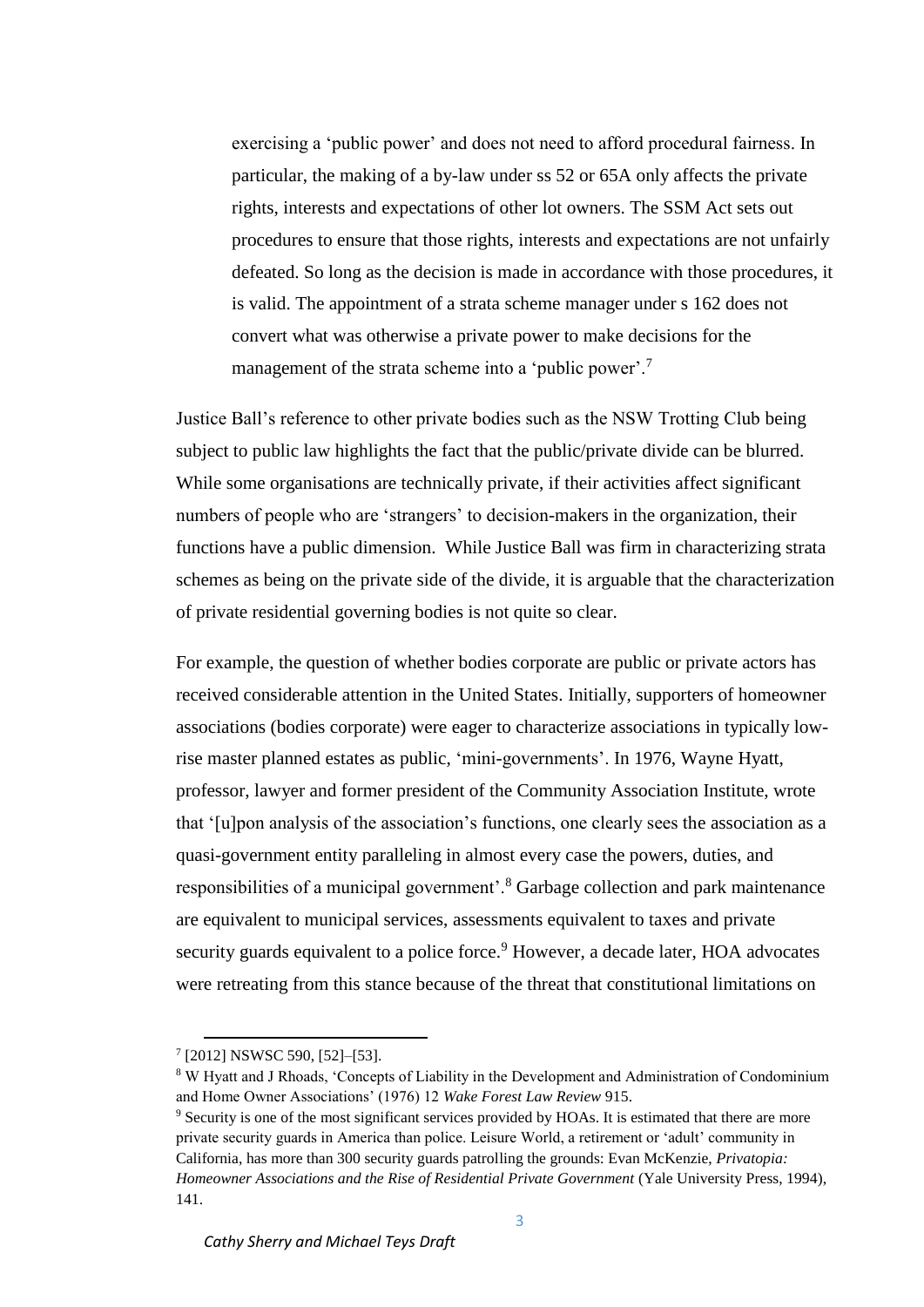municipal government, in particular freedom of speech, would apply to HOAs, limiting their power. $10$ 

Constitutional limits on the power of a private land-owning entity had been applied by the United States Supreme Court in *Marsh v Alabama*<sup>11</sup> in 1945. The Court had held that the refusal of a privately-owned company town to grant Marsh, a Jehovah's Witness, a licence to distribute religious leaflets and her subsequent charge of trespass by the State were a violation of her First and Fourteenth Amendment rights to free speech. The Supreme Court held that while the town's pavements might be private property, property rights had to be balanced against other rights such as freedom of religion and speech.

Half a century later, the authority of *Marsh* was used by HOA residents to challenge HOAs' power to ban signs and the distribution of pamphlets. Bans were largely designed to prevent visual 'pollution', (similar to 'no signage' by-laws that are common in Australia), but the application of these rules to political signs and pamphlets, particularly in large-scale communities the size of suburbs, raised questions about conflict with free speech provisions in the United States' and individual states' constitutions. Bans also captured the display of flags, causing community outrage when people were instructed to remove the national flag, or in Texas, the Lone Star; sentiment ran particularly high after September 11.<sup>12</sup> In *Committee for a Better Twin Rivers (CFBTR) v Twin Rivers Homeowners' Association (TRHA),*<sup>13</sup> home owners in HOAs with 10,000 residents alleged that the Association rules, as well as its decisions on posting signs, access to a community room, and access to a community newsletter were violating their rights to free speech and free association. They claimed that the President of the Board used the community newsletter as his 'personal political trumpet' and that there was a discriminatory two-tiered charging system for use of the community room,

 $10$  The latest edition of Hyatt's textbook states that 'common interest communities are almost never treated as state actors subject to the constitutional constraints placed on public governments': Hyatt, Wayne S and Susan F French, *Community Association Law: Cases and Materials on Common Interest Communities* (Carolina Academic Press, 2nd ed, 2008), 113.

 $11$  326 US 501 (1946).

 $12$  See Joseph William Singer, 'How Property Norms Construct the Externalities of Ownership' in Gregory Alexander and Eduardo Peñalver (eds), *Property and Community* (Oxford University Press, 2010) 57.

<sup>13</sup> 192 NJ 344 (2007).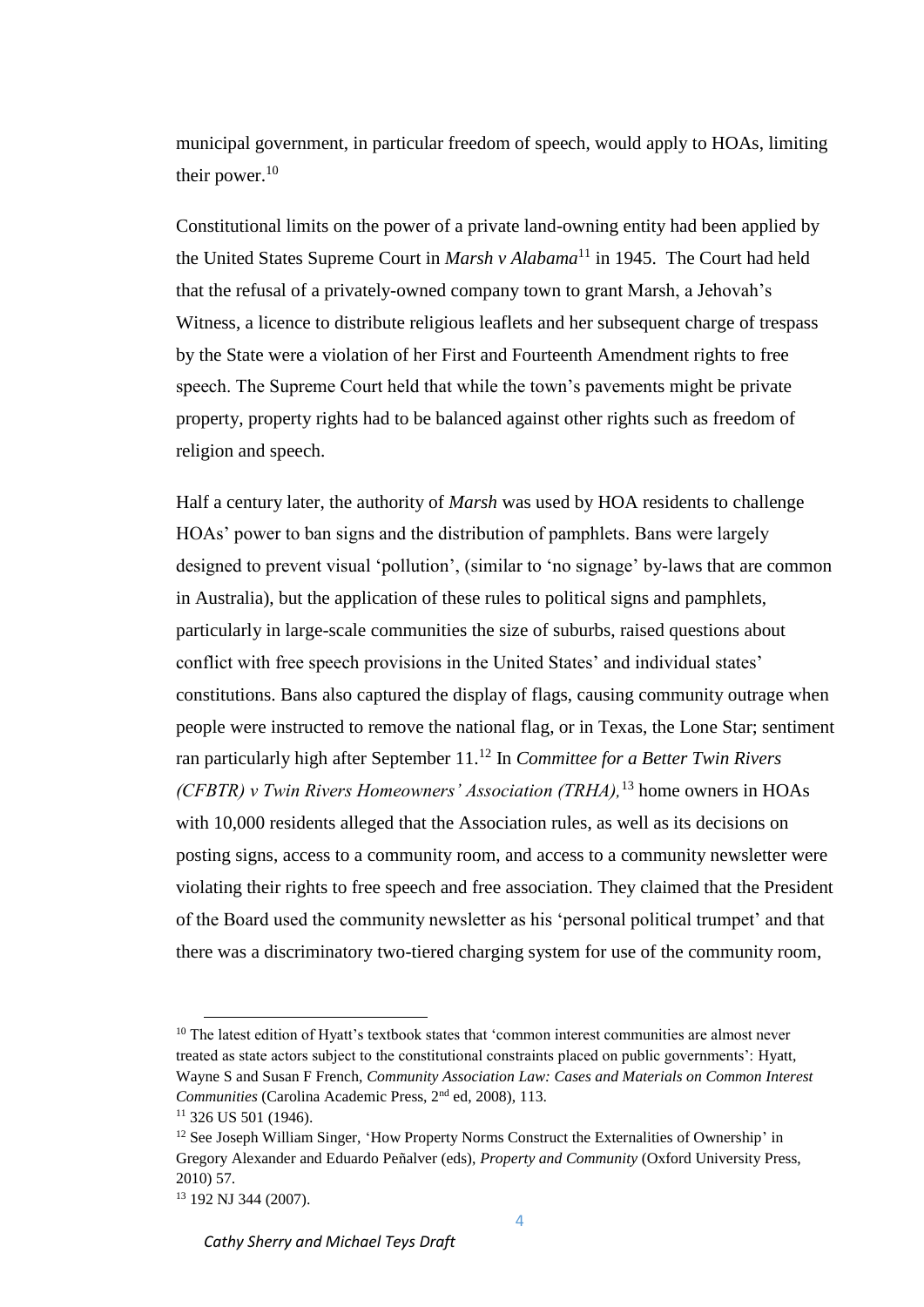clubs approved by the Association being given a lower rate. The plaintiffs argued that as the Association effectively replaced the role of a municipality, it should be subjected to the free speech and association clauses of the New Jersey constitution. Despite the authority of *Marsh*, the Court disagreed. It held that Twin Rivers was a private residential community whose residents, including the plaintiffs, had contractually agreed to abide by the rules and regulations of the Association. Those rules were subject to the business judgment rule, legislative provisions on HOAs, and traditional principles of property law, but not constitutional protections.<sup>14</sup>

While the plaintiffs in *Twin Rivers* lost their attempt to have homeowner associations characterized as public actors, the question of the limits that might need to be placed on the power of citizens in private residential developments to affect significant numbers of unrelated people remains, both in the United States and in Australia. Professor Evan McKenzie captures the dilemma nicely in this quote:

The most basic principle of liberal democratic and constitutional government is the requirement that it must include enforceable limits on the power of government … Liberal democrats of the Founders' era believed that people cannot be trusted with unlimited power, because we are naturally selfish creatures and our emotions override our intellect. We are easily convinced that, by an amazing coincidence, the very course of action that suits our own selfinterest just happens to be the morally correct and wise rule for the entire society.<sup>15</sup>

One of the most important limits on power in strata schemes is the application of discrimination legislation, which prevents intentional and inadvertent actions that cause the most egregious harm to fellow citizens. Despite the general principle that discrimination legislation operates in the public sphere and strata schemes operate in the

<sup>&</sup>lt;sup>14</sup> See Duncan Kennedy, 'Residential Associations as State Actors: Regulating the Impact of Gated Communities on Nonmembers' (1995) 105(3) *Yale Law Journal* 761. Kennedy argues that HOAs should be treated as state actors in relation to non-members because they non-members have not consented to their formation or rules.

<sup>&</sup>lt;sup>15</sup> Evan McKenzie, *Beyond Privatopia: Rethinking Residential Private Government* (Urban Institute Press, 2011), 114.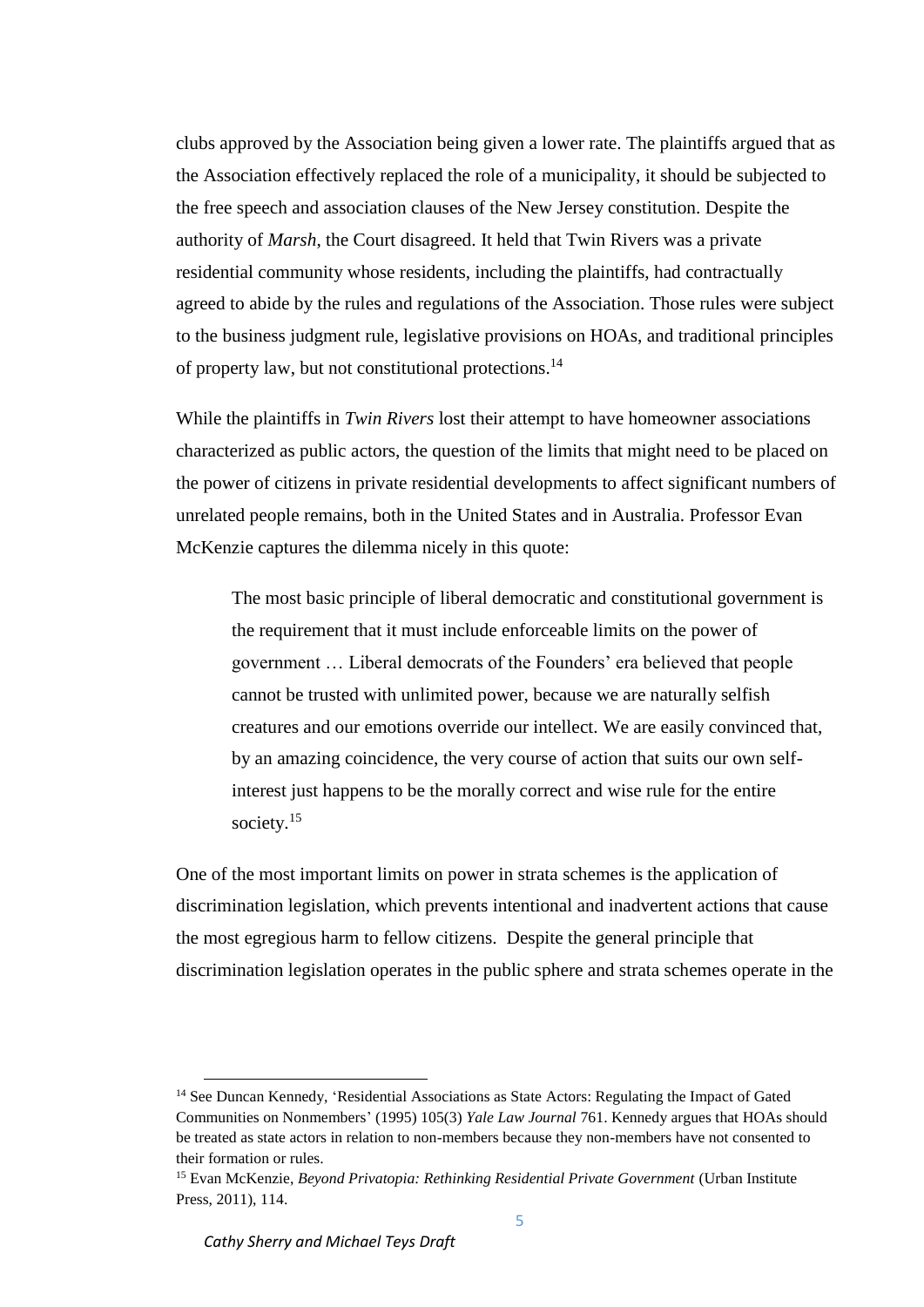private sphere, there is some grey middle ground in which the actions of strata schemes are captured.

## The strata legislation

All of the state strata Acts have some anti-discrimination provisions embedded in them. For example, all states have a prohibition on by-laws that restrict transfer, leasing and mortgaging of lots. Although this provision is typically characterized as the mechanism which avoided the aspect of company title that made banks reluctant to fund their purchase, (that is, the ability of Boards of Directors to veto the transfer of shares on a mortgagee sale),  $^{16}$  the provision also prevents schemes discriminating against purchasers in order to create communities of 'people like us', (which is of course precisely what company title buildings were doing when they sought to disapprove the transfer of shares to an 'unacceptable' purchaser).

Prohibition on discrimination in land transfers and leasing is one of the areas in which discrimination legislation does atypically regulate the actions of private citizens and is relatively thoroughly covered by state and Federal legislation. However, there are some gaps which the general prohibition on restrictions on transfer and leasing in strata legislation fill. For example, the Federal *Racial Discrimination Act* 1975 makes it unlawful for a person to refuse to dispose of an interest in land to someone on the basis of race, colour or national or ethnic origin,<sup>17</sup> the *Sexual Discrimination Ac*t 1984 (Cth) makes it unlawful to do so on the basis of sex, sexual orientation, gender identity, intersex status, marital or relationship status, pregnancy or potential pregnancy, or breastfeeding, <sup>18</sup> and the *Disability Discrimination Act* 1992 (Cth) makes it unlawful to do so on the basis of disability.<sup>19</sup> States extend prohibitions to include age, which has led a number of Queensland body corporate schemes to have to apply for special exemptions from anti-discrimination legislation to convert their schemes to retirement communities.<sup>20</sup> However, state legislation varies. For example, the Queensland *Anti-*

<sup>&</sup>lt;sup>16</sup> C Sherry, 'Land of the Free and Home of the Brave? The Implications of United States Homeowner Association Law for Australian Strata and Community Title' (2014) 23 *Australian Property Law Journal* 94, 96.

<sup>17</sup> *Racial Discrimination Act* 1977 (Cth), s12(1)(a)

<sup>18</sup> *Sexual Discrimination A*ct 1984 (Cth), s 24

<sup>19</sup> *Disability Discrimination Act* 1992 (Cth), s26.

<sup>20</sup> *Caloundra Gardens Village Body Corporate Committee* [2012] QCAT 98 (successful application); *Body Corporate for Village Green (Caloundra)* [2015] QCAT 101 (unsuccessful application).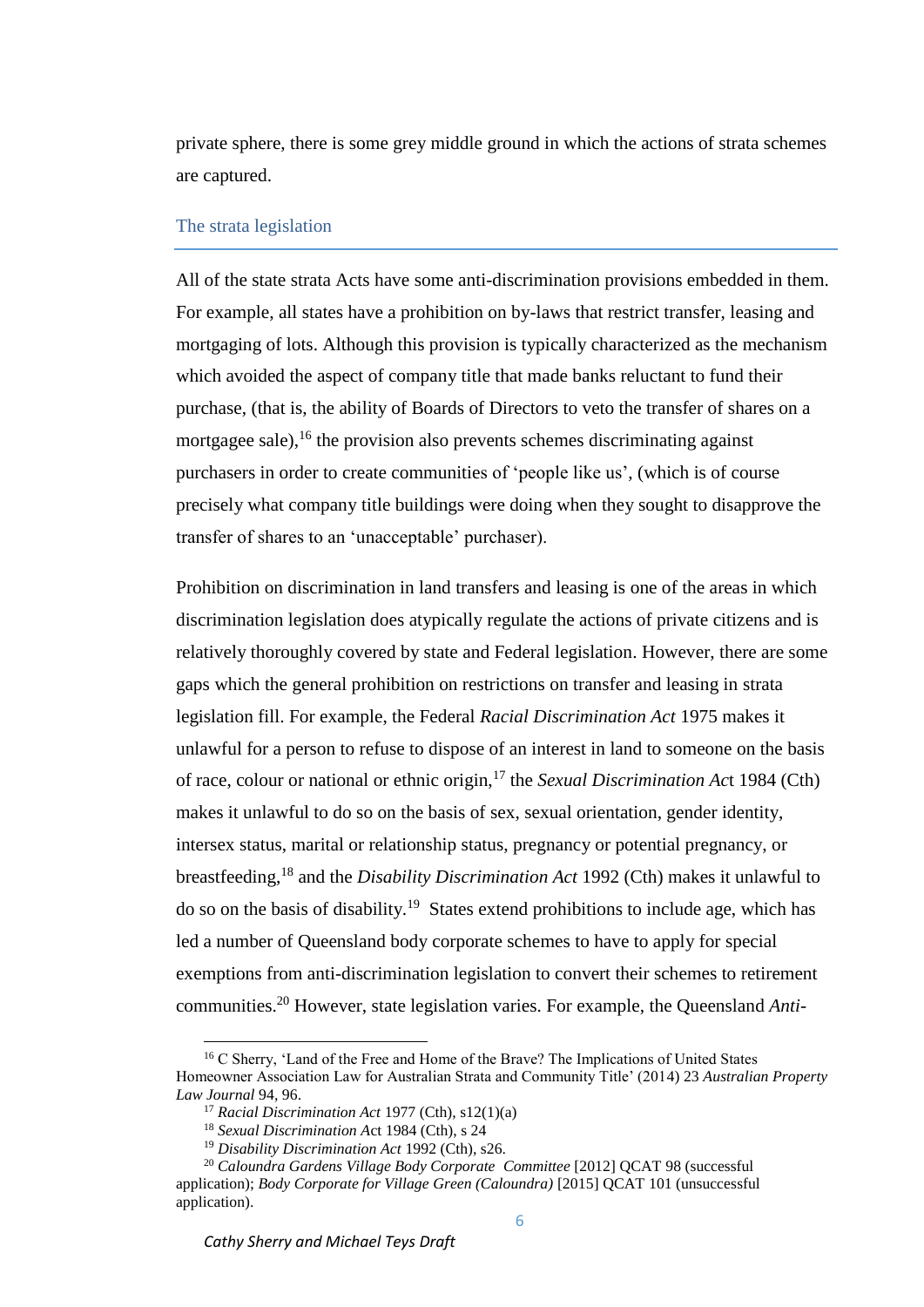*Discrimination Act* 1991 extends the prohibition of discrimination in the disposition of interests in land, $^{21}$  to include 'religious belief or religious activity' and 'political belief or activity',<sup>22</sup> while the New South Wales *Anti-Discrimination Act* 1977 does not. As a result, if a strata scheme in Sydney tried to create a by-law prohibiting the sale of lots to purchasers who were Presbyterian or public supporters of the Islamic State, neither state nor Federal legislation would prohibit this, but the general prohibition on by-laws restricting transfer of lots would. Further, the questionable provision in the New South Wales *Community Land Development Act* 1989, which allows community management statements to restrict 'occupancy under the scheme to persons of a particular description',  $^{23}$  is in turn limited by a stipulation within the same Act that provisions in management statements not be based on 'race, creed, ethnic or socio-economic grouping'.<sup>24</sup> 'Creed' is a usefully broad term defined by the Macquarie Dictionary as 'any system of belief or of opinion'.

The other anti-discrimination provision that is included in all states' legislation is the prohibition on by-laws that restrict guide dogs. As stated earlier, the very existence of these provisions highlight the prima facie private nature of strata schemes. It is not illegal to refuse the entry of a guide dog into your own home, but it is illegal to refuse a guide dog entry into a public place.<sup>25</sup> If strata schemes were clearly public space, a special provision in the legislation would be unnecessary.

The guide dog provisions, or more specifically, the gap between the traditional term 'guide dog' and the more contemporary term 'assistance animal',  $26$  is a good illustration of the strengths and weaknesses of relying on specific provisions in strata

l

7

<sup>21</sup> *Anti-Discrimination Act* 1991 (Qld, s77. For the application of this section to the by-laws of a body corporate see *Body Corporate for Village Green (Caloundra)* [2015] QCAT 10

<sup>&</sup>lt;sup>22</sup> *Anti-Discrimination Act* 1991 (Old),  $s7(i)$  and (j).

<sup>&</sup>lt;sup>23</sup> *CLMA* s 17(1)(a). This raises a question about the relationship between community management statements and strata by-laws in strata schemes that are inside a community scheme. Strata schemes and their members are bound by the management statements of precinct or community associations of which the strata scheme is a member: *CLMA* s 13. If there is an inconsistency between strata by-laws and a management statement, the management statement prevails: *SSMA* s 58. Thus a community management statement could restrict the community to people of a particular description and it would exclude people who did not match that description from owning or residing in the strata scheme.

<sup>&</sup>lt;sup>24</sup> Community Land Development Act 1989, sch 3, cl  $5(1)(c)$ . This was expressly included to eliminate discriminatory by-laws: New South Wales, *Parliamentary Debates*, Legislative Assembly, 21 November 1989, 12920 (Ian Causley).

<sup>25</sup> *Disability Discrimination Act* 1992 (Cth), s23 and s9.

<sup>26</sup> See *The Owners of Strata Plan 56117 v Drexler* [2013] NSWDC 67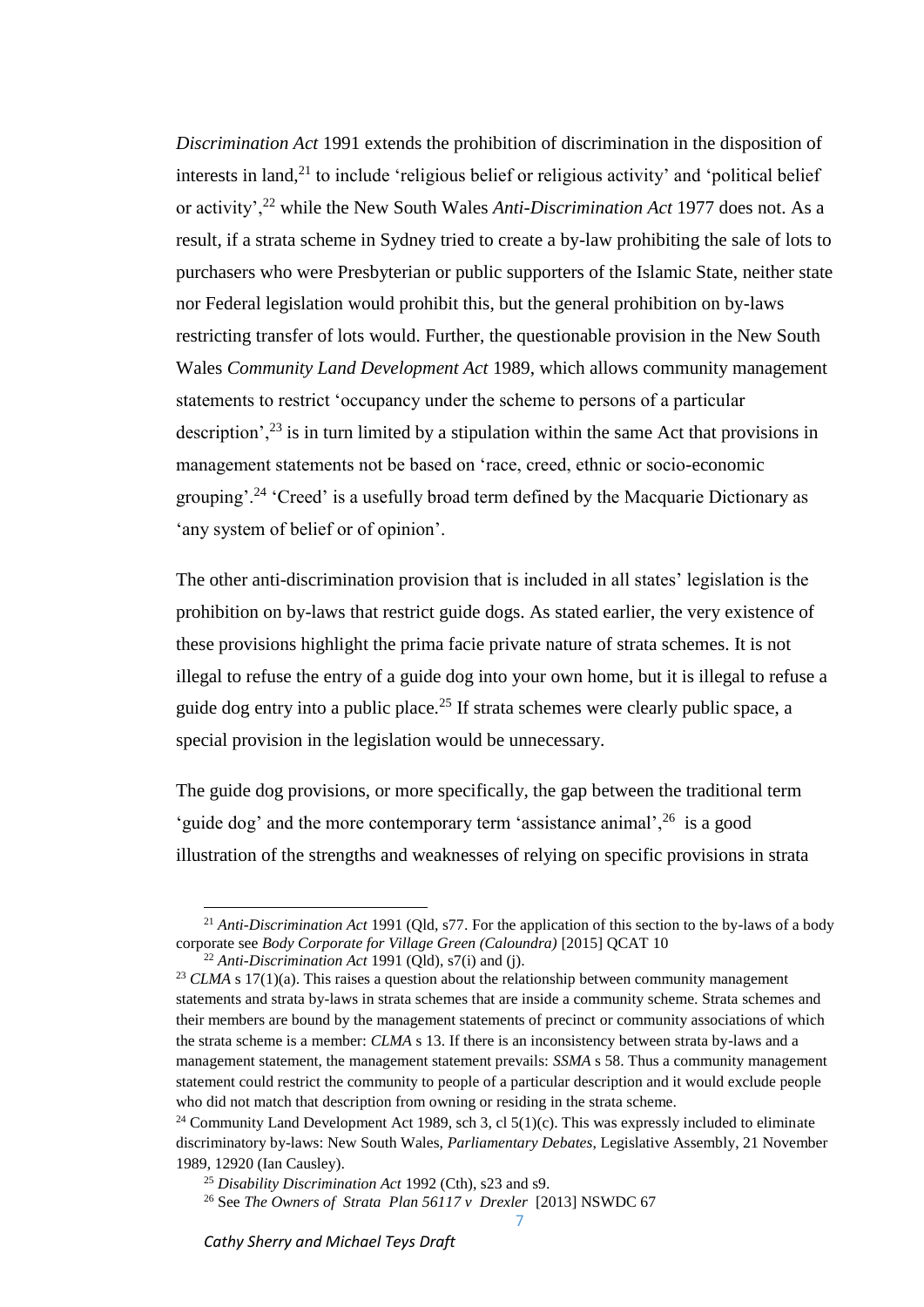legislation to prevent discrimination. Although the gap is gradually being solved by legislative amendment, $^{27}$  it remains instructive.

The prohibition on by-laws that ban guide dogs clearly protects people who rely on sight dogs from discrimination in strata schemes. However, there are many other people who rely on assistance animals, other than for disabilities that relate to sight who remain unprotected. For example, in accordance with the legislation in force in New South Wales at the time, *Thornton & Farnham v The Owners SP 30653 (Strata & Community Schemes)* ('*Thornton*') upheld the exclusion of an alleged assistance animal from a strata scheme on the grounds that the scheme's power to ban animals was only limited by a legislative prohibition on restrictions on guide and hearing dogs.<sup>28</sup> The dog was conceded to be neither a guide nor hearing dog, and consequently the provision of the strata legislation that was designed to prevent discrimination was useless.

However, the applicants in *Thorton* were well aware of the limitations in the New South Wales Act and consequently mounted an argument based on the application of discrimination legislation to the strata scheme. The applicants relied on *Hulena v Owners Corporation Strata Plan 13672* ('*Hulena*'),<sup>29</sup> a decision of the Administrative Decisions Tribunal, which had held that owners corporation activity was captured by the New South Wales *Anti-Discrimination Act* 1977. The Act prohibited discrimination on the basis of disability in the provision of 'goods and services'.<sup>30</sup> Ms Hulena, who suffered from multiple sclerosis, argued that by providing accessible entrances and exits from the common property to individual apartments the owners corporation was providing a 'service' within the meaning of section 49M of the Act, and by failing to provide entrances and exits that Ms Hulena could use, the owners corporation had indirectly discriminated against her contrary to s49B(1)(b). The Administrative Decisions Tribunal accepted her argument.

 $27$  eg the new proposed s139(5) of the Strata Schemes Management Bill 2015 (NSW) uses the term 'assistance animal'

 $28$  SSMA, s49(4)

<sup>29</sup> [2009] NSWADT 119.

<sup>&</sup>lt;sup>30</sup> In *Hulena v Owners Corporation Strata Plan 13672* [2009] NSWADT 119 at [53] the body corporate was found to provide the service of providing accessible entrances and exits from the common property to individual apartments within the complex. This was not challenged on appeal, see *Hulena v Owners Corporation Strata Plan 13672* [2010] NSWADTAP 27.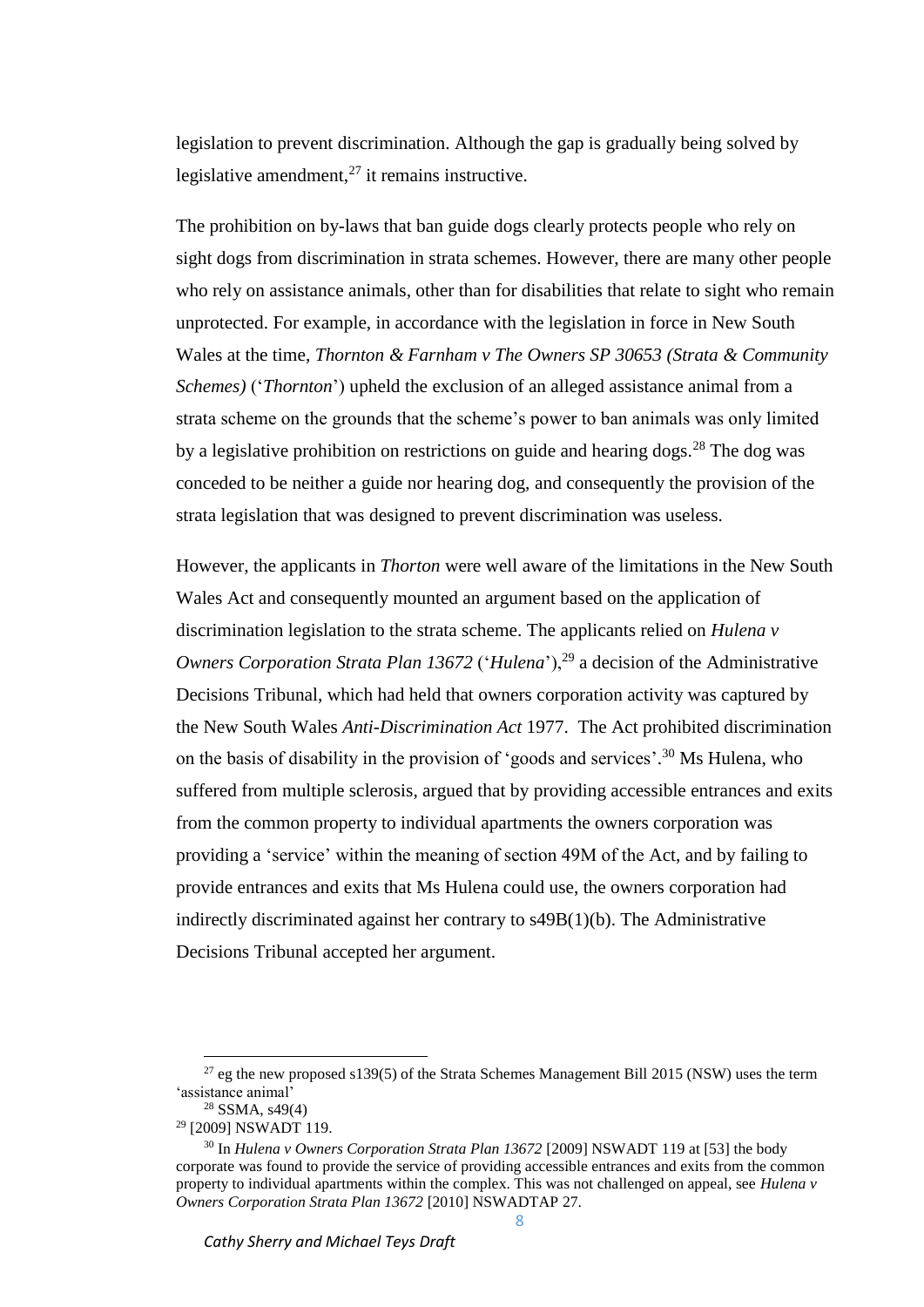In response to the applicant's reliance on *Hulena*, Member O'Keefe said in *Thorton*  that:

- a. The [CTTT] has no jurisdiction to apply Anti-Discrimination law. Similarly, the ADT [Administrative Decisions Tribunal] has no jurisdiction to hear disputes with respect to the management of a strata scheme. That jurisdiction resides with this Tribunal and the superior courts.
- b. In finding that an owners corporation provides a 'service' within the meaning of s 49B(1)(b) of the *Anti-Discrimination Act* 1977, the ADT has misunderstood the functions of an Owners Corporation. The powers and functions of an Owners Corporation are conferred on it by statute and are exercised for the 'benefit of the owners'; it is not a service offered or provided to anyone. (See generally Chapter Three – Key Management Areas, relevantly, sections 61, 62 and 65A: Strata Schemes Management Act 1996.) Furthermore, on any construction, it is difficult to see how the mere fact of a building's physical structure could be characterised as providing a 'service'. With all due respect to the ADT, it appears to have overreached its jurisdiction in *Hulena*. If however, *Hulena* is good law, then it may well have a profound effect on thousands of existing strata schemes: for example, would it require an Owners Corporation to install an elevator in a two story building so as to permit a wheelchair-bound lot owner to access an upper level lot, where previously only stairs existed?
- c. A decision of the ADT is not binding on this Tribunal and it is noted that the ADT's web site indicates that *Hulena* is currently on appeal;<sup>31</sup> and
- d. *Query whether the legislation relied upon by the appellants could ever apply to the scheme, given that the scheme is a private residential property and not open to the public, except by invitation* [emphasis added]. For example, the *Companion Animals Act* makes reference only to a 'building or place open to or used by the public.' Of course, commercial strata schemes are generally open to the public. In such a scheme, an assistance animal could not be refused entry.<sup>32</sup>

<sup>31</sup> No appeal from the decision in *Hulena v Owner's Corporation Strata Plan 13672* [2010] NSWADTAP 27 has been reported.

<sup>32</sup> [2010] NSWCTTT 511, [10].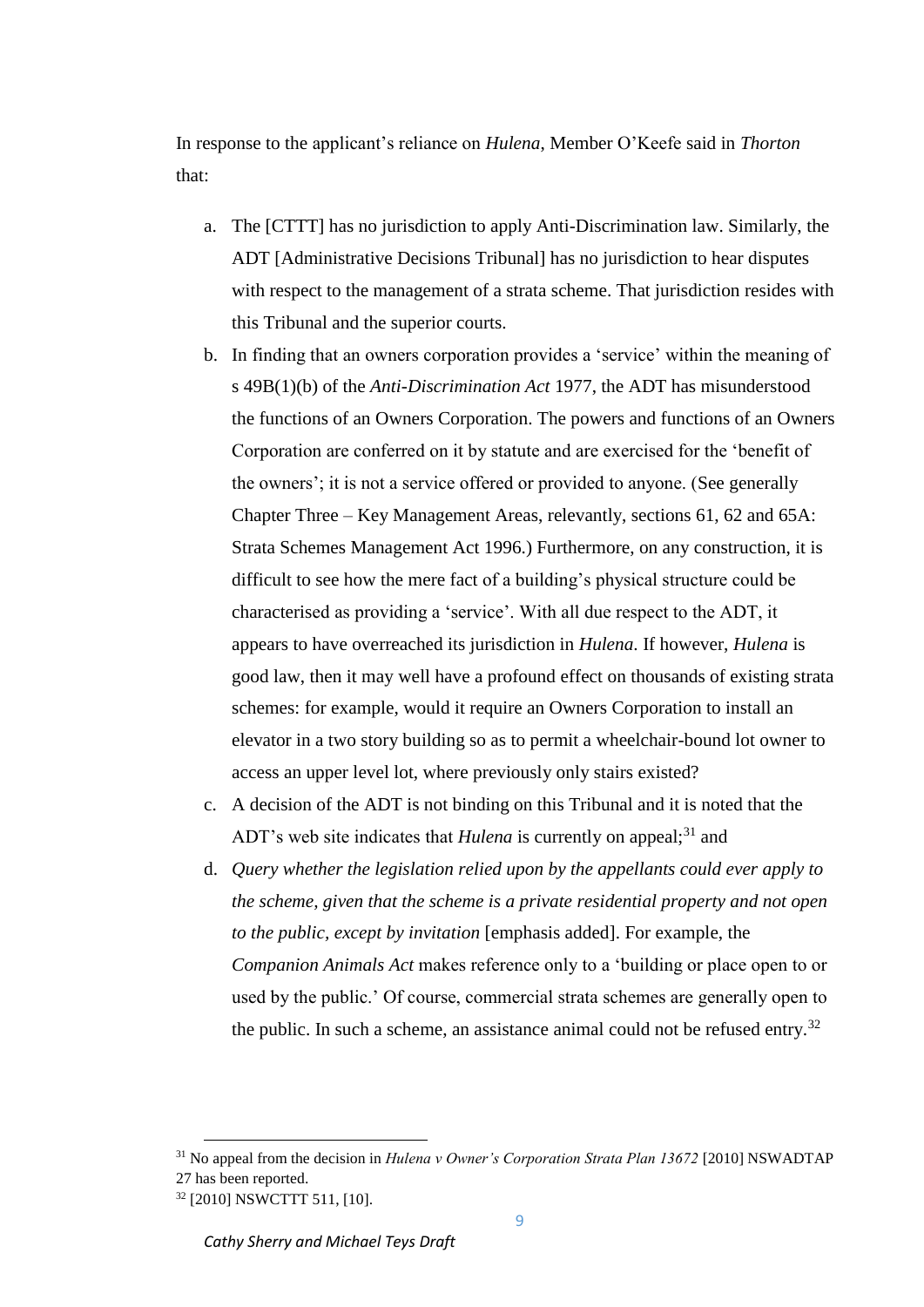It is suggested that Member O'Keefe was too quick to dismiss the question of whether discrimination legislation applies to strata schemes, characterising them as wholly private. The statement in (a) glosses over the crux of the issue. If an activity of a strata scheme is captured by discrimination legislation, the ADT, (now subsumed within the New South Wales Civil and Administrative Tribunal (NCAT)), had jurisdiction. Similarly, while the Consumer, Trader and Tenancy Tribunal, (now also subsumed within NCAT) is not the appropriate forum to commence discrimination proceedings, the Tribunal was still required to have reference to law outside the strata Acts when exercising its jurisdiction.<sup>33</sup> For example, under ss43(3) of the *Strata Schemes Management Act* 1996, a by-law has no effect to the extent it is inconsistent with any other Act or law. If an order were sought to invalidate a by-law under s159 of the Act on the grounds that it was inconsistent with discrimination legislation, the CTTT would have to consider discrimination law. However, a by-law would only be inconsistent with discrimination legislation if discrimination legislation applies to the activity of an owners corporation creating a by-law. That is the nub of the matter that Member O'Keefe glossed over.

Other cases have grasped the nettle more firmly than the CTTT in *Thorton*. For example, in *C v A* [2005] QADT 14, the Anti-Discrimination Tribunal Member engaged in detailed analysis to conclude at [29] that,

the essential function of the body corporate "A" is to provide services to the residents of the complex including relevantly, maintaining or improving the access ways to facilities on the common property and access to and from individual apartments within the building to those facilities.

Consequently the body corporate was captured by s46 of the *Anti-Discrimination Act* 1991 (Qld) which prohibits discrimination in the supply of goods and services. The Member also held that the body corporate would be covered by s83(d) of the Act that prohibited treating another person 'unfavourably in any way in connection with the accommodation.' In *Sutherland v Tallong Park Association Incorporated* [2006] NSWADT 163, the Tribunal applied the reasoning in  $C<sub>v</sub>A$  to hold that a residential incorporated association that had functions 'akin to a body corporate' provided

<sup>33</sup> A similar blanket statement was made by the Member in *Breakers North* [2011] QBCCMCmr 437 at [69] when he stated 'the application of disability discrimination legislation is beyond this jurisdiction'.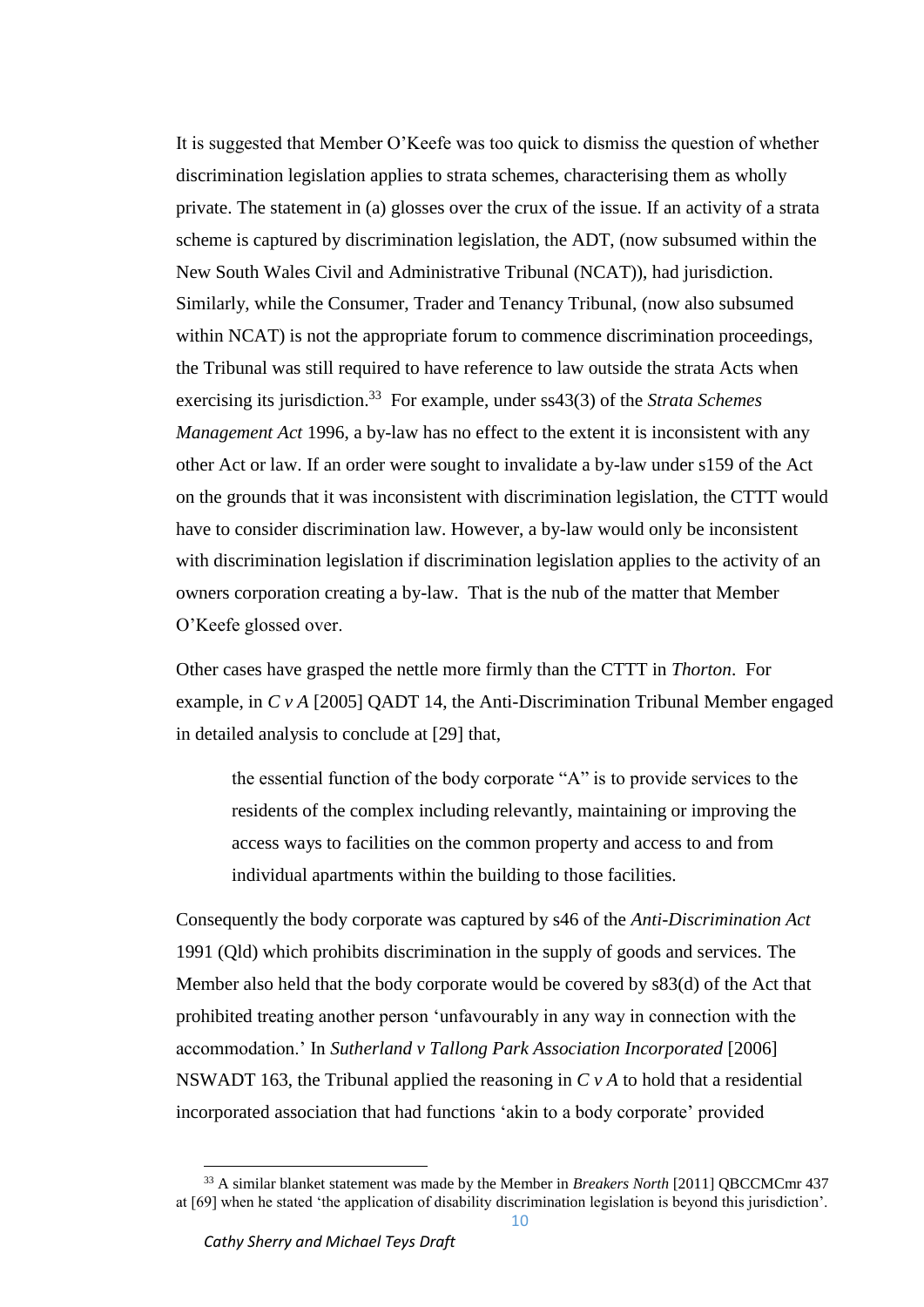'services' in the form of maintenance and access to 'recreational, sporting, and leisure facilities on the common areas.<sup>34</sup> The Association was found to have indirectly discriminated against the applicant by requiring him to walk 75 metres to the community swimming pool rather than providing vehicular access. In *Ondrich v Kookaburra Park Eco-Village* [2009] FMCA 260 Burnett FM held at [157] that a body corporate provided 'services' for the purposes of the *Disability Discrimination* Act 1992  $(Cth).$ <sup>35</sup>

These cases clearly establish that there is no bright line separating strata schemes activities and discrimination law. The question of whether schemes are captured will depend on the circumstances of the case. The final section of the paper will examine a number of case studies of discrimination issues that schemes may need to address.

#### Disability modification

 $\overline{\phantom{a}}$ 

The owners of a three story apartment that includes a garage and two levels of living space want to modify their apartment for the next phase of their lives. One of them has a chronic bone marrow disorder and is becoming too frail to use the stairs. They apply to the owners corporation for approval to install a lift from within their garage to the upstairs living spaces within their apartment. They agree to pay the cost of this estimated in the order of \$60,000 and propose a by-law under which they assume the responsibility for the future maintenance and indemnify the owners corporation for any future loss. The installation does not affect the amenity of any other lot or common property. The proposal simply requires a hole to be cut in the common property slab and connections to utilities. An earlier proposal from another owner for a lift had been defeated, but it differed from the current proposal by using part of the common property

<sup>34</sup> *Sutherland v Tallong Park Association Incorporated* [2006] NSWADT 163 at [30], [48]. However, the Tribunal found that s49N(2) of the *Anti-Discrimination Act* 1977 (NSW) did not apply to the Association. This section stated that,

<sup>&#</sup>x27;It is unlawful for a person, whether as principal or agent, to discriminate against a person on the ground of disability:

<sup>(</sup>a) by denying the person access, or limiting the person's access, to any benefit associated with accommodation occupied by the person.'

The Tribunal held at [56] that the Association was not acting as a principal or agent in the provision of accommodation.

<sup>35</sup> The applicant in *Ondrich* did not succeed, not because the *Disability Discrimination Act* 1992 (Cth) did not apply to the body corporate community but because the evidence did not establish that the dog in question, Punta, had been trained to alleviate her disability in accordance with s9(1)(f) of the Act.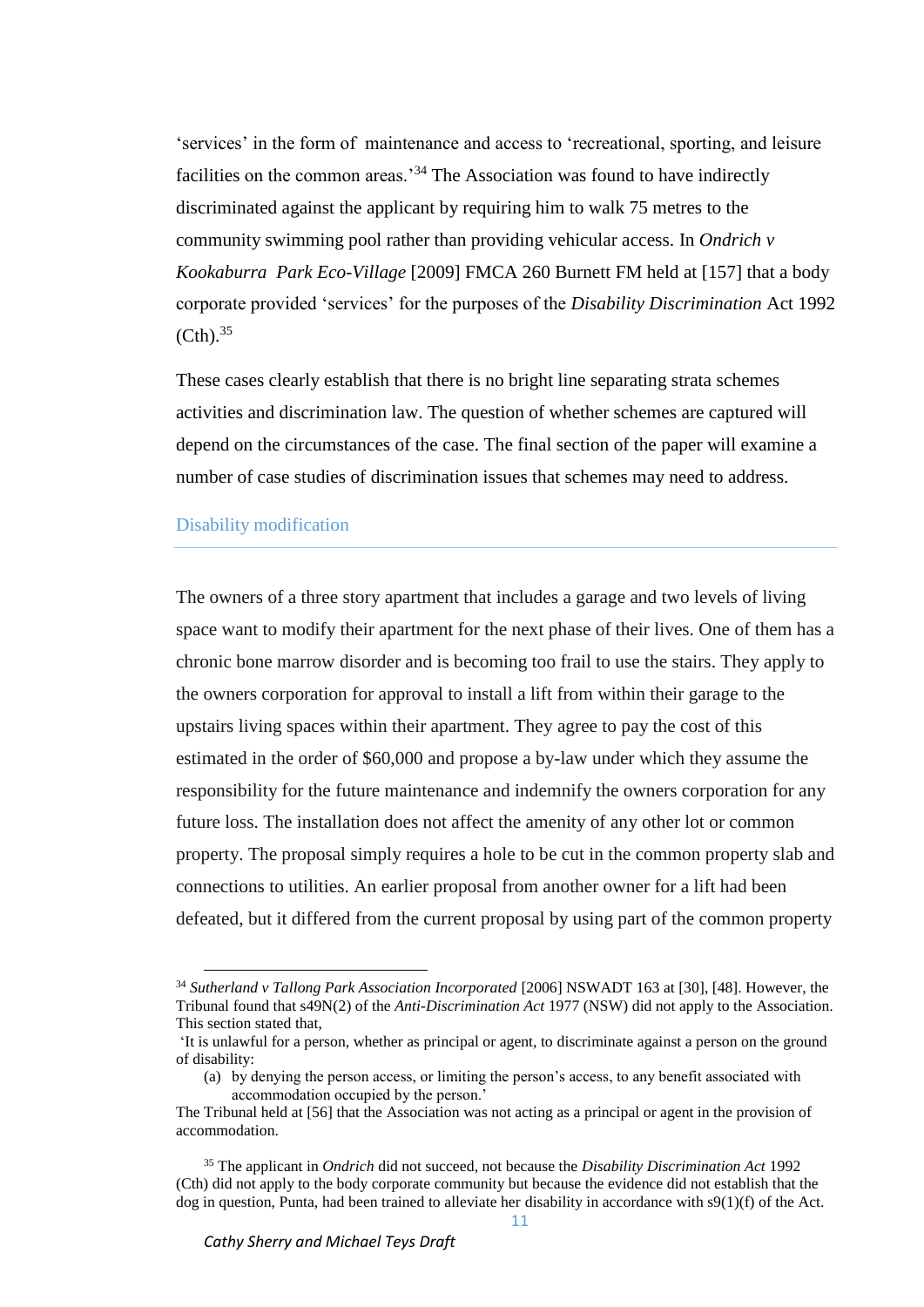foyer.

Relations between owners and the owners corporation are not good. While the owners corporation has passed a by-law permitting the modifications necessary for the proposed lift, it has so far refused to permit the commencement of construction. Each time the applicants think they have satisfied the owners corporation requirements another is imposed. In the meantime, the applicant's bone marrow disorder is becoming worse and they seek advice. Dispute resolution proceedings under the *Strata Schemes Management Act 1996* (NSW) is not a favourable option as it is likely to take 3-6 months.

Proving discrimination under any piece of legislation is a multi-step process. First, it has to be determined that the applicant has an attribute covered by a discrimination statute. In this case, it is relatively straightforward. Disability is covered at both Federal and state level and the definition of disability is broad; in this case the presence in the body of organisms causing, or capable of causing disease or illness.<sup>36</sup> Secondly, the crucial question is whether any activity of a strata scheme is captured. Relying on the authority of *Hulena* and other cases noted above, it could be argued that by maintaining accessible entrances and exists to common property or by approving modification of common property, the owners corporation is providing goods and services.  $37$ 

Thirdly, it has to be proved that there was discriminatory conduct. This can be problematic in strata schemes in which there have been unhappy relationships between owners, and ineffective decision-making; distinguishing between unlawful discrimination and hostility can be hard. For example, in *Fox v "Points North" Community Titles Scheme 4774*, <sup>38</sup> years of inaction, indecisiveness and complaints of discrimination proceeded the installation of a lift giving the applicant access to the pool. The applicant then brought further proceedings alleging that access was insufficient for his needs as the pathway contained a two inch step. The factual findings in that case concluded there had been no discrimination because, in the Tribunal Member's observation, Mr Fox had no difficulty negotiating a six inch step in Court, and there was 'no act or inaction of the body corporate as to the provision of improved access to the

<sup>36</sup> *Disability Discrimination Act 1992* (Cth), s 4; see also *Anti-Discrimination Act* 1977 (NSW), s 4.

<sup>37</sup> *Disability Discrimination Act* 1992 (Cth), s 24; *Anti-Discrimination Act* 1977 (NSW), s49M.

<sup>38</sup> [2008] QADT 13.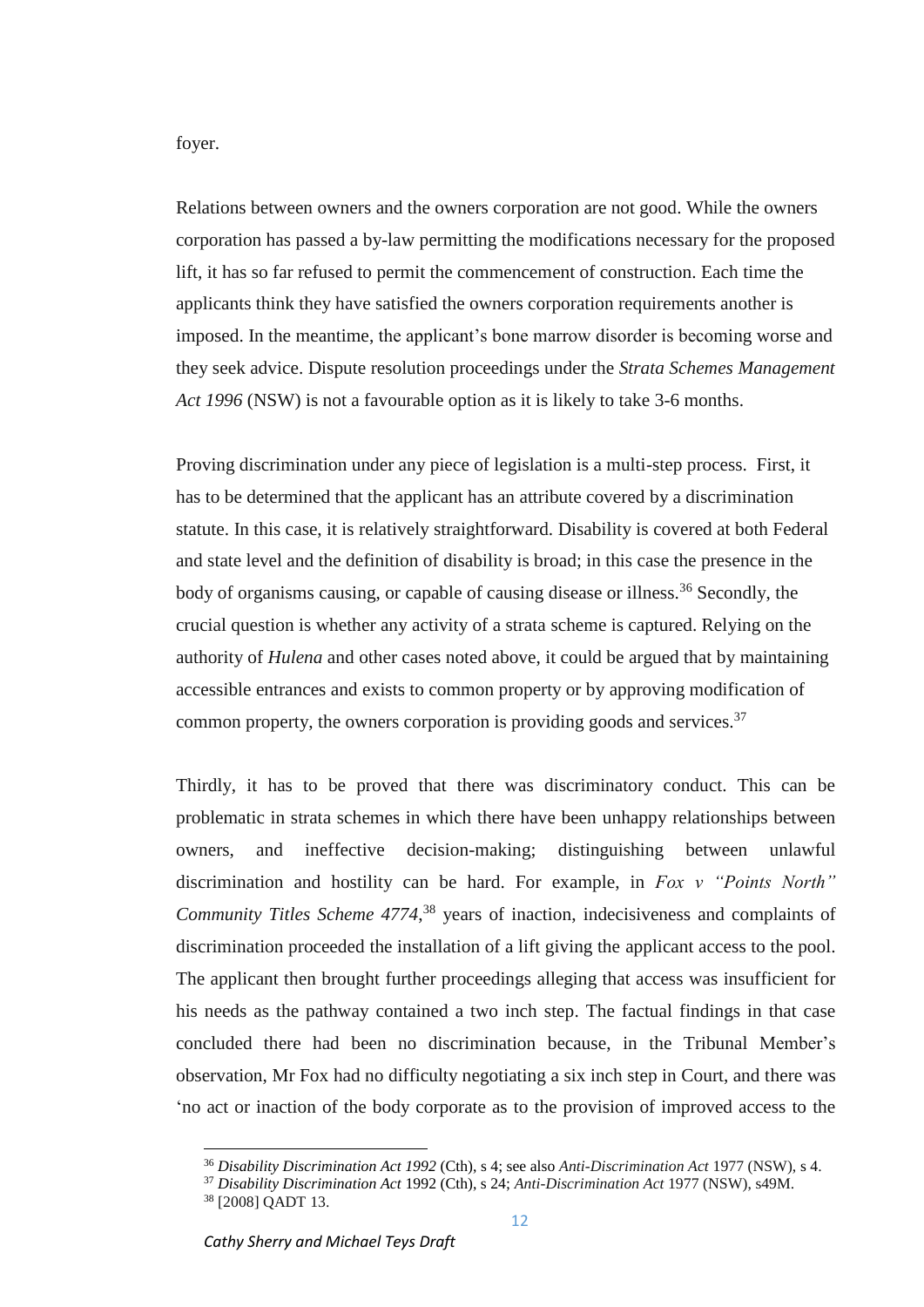pool for people with Mr Fox's impairment is proved to have been motivated by unfavourable views of Mr Fox's impairment'.<sup>39</sup>

One of the crucial questions in relation to discriminatory conduct is whether direct or indirect discrimination has occurred. In the lift example at hand, there is no direct discrimination because all owners are presumably subject to the same processes, but there may be indirect discrimination. It could be argued that the owners corporation has by its conduct effectively denied the installation and therefore imposes a requirement on the applicant to use the stairs, which is something persons with her condition cannot do and that requirement is not reasonable having regard to the circumstances of the case.<sup>40</sup>

Finally, even if there is indirect discrimination, it is possible for the discriminator to argue that they have the benefit of a statutory exemption based on 'unjustifiable hardship'. If a discriminator would have to conduct major renovations to property in order to prevent the discrimination, they may not be required to do so, depending on the circumstances of the case. However, case law suggests that owners corporations with relatively large budgets and reserve funds, may have difficulty making out a case.

For example, in *Sutherland v Tallong Park Association*,<sup>41</sup> above, in which the Tribunal found that an association had indirectly discriminated against Mr Sutherland by failing to provide vehicular access to the pool, the cost of installing a roadway to allow him to park close to the pool was up to \$15,218. This was found not to constitute unjustifiable hardship in the context of an association with net assets of \$1,061,854.23, and being in keeping with expenditure on other amenities such as a children's playground area. In *C v A,* the installation of proximity devises for opening a pool gate that would cost "some thousands of dollars" was justified in circumstance where the respondent was a large body corporate for units valued at approximately \$750,000, there would be minimal disruption from the installation and no incidental detriment to others. *<sup>42</sup>* In *Hulena*  modifications of \$16,247 plus power supply and maintenance would not impose an

 $\overline{\phantom{a}}$ 

13

<sup>39</sup> Ibid at [18].

<sup>40</sup> *Anti-Discrimination Act* 1977 (NSW), s 49B(1)(b).

<sup>41</sup> [2006] NSWADT 163.

<sup>42</sup> [2005] QADT 14 at [55].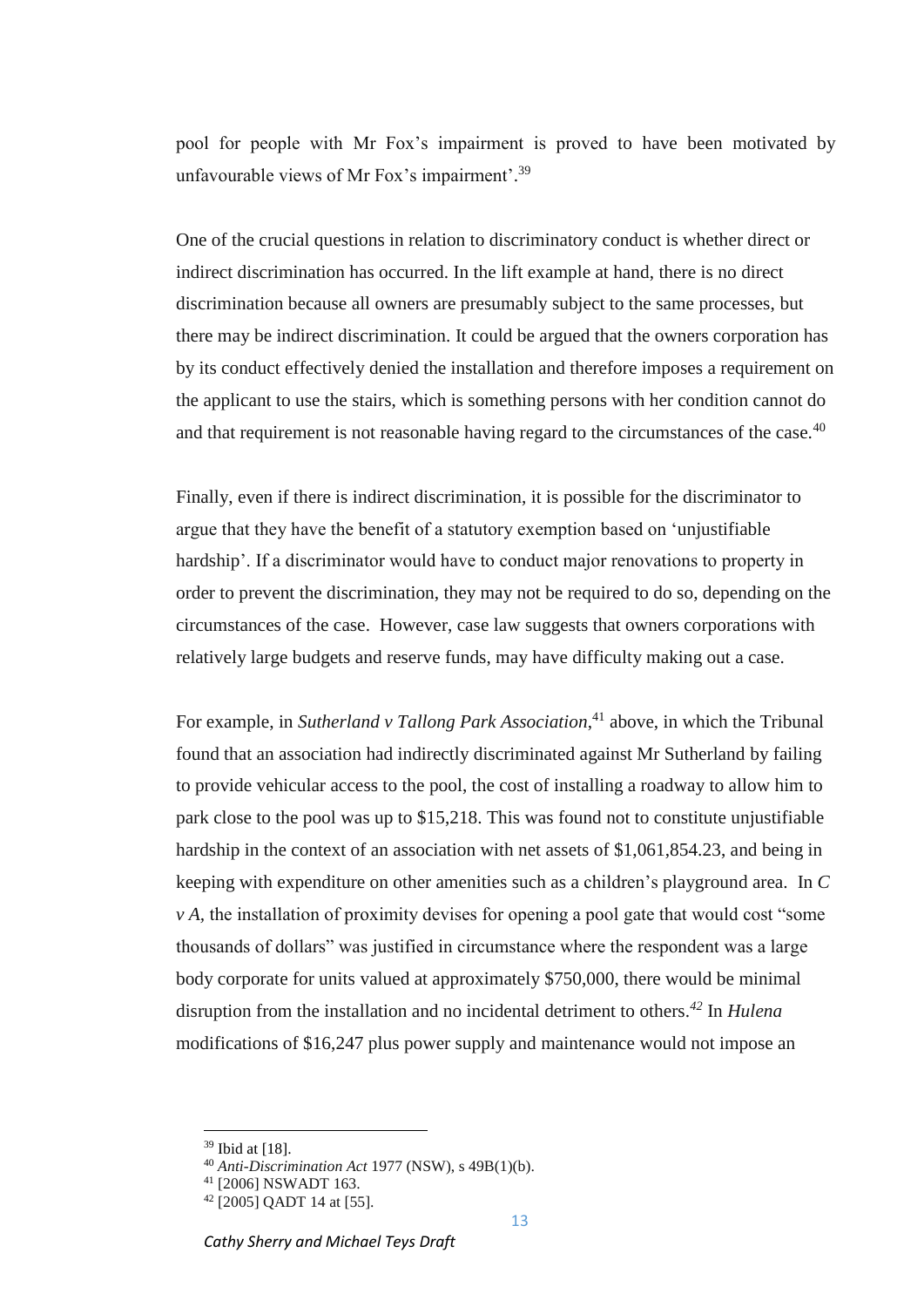inappropriate burden on the owners corporation with owners funds of \$957,256.78.<sup>43</sup> In the case at hand unjustifiable hardship would be even less likely as the owners had agreed to pay for the installation and be responsible for its future repairs and maintenance. Further, the installation would not affect the amenity of lots or common property.

With a rapidly aging population, retrofitting of strata schemes to accommodate disability is going to become a pressing sector for the industry. Owners corporations refusal to consent to modifications to common property paid for by a lot owner arguably lacks commonsense when there is a clear possibility that is a consequence of discrimination legislation, owners corporations might be required to bear those costs themselves.

# Public strata schemes – large master planned estates and commercial schemes

The size and nature of a strata scheme may determine if it is covered by discrimination legislation. For example it is illegal to prevent a woman from breastfeeding in a public place under Federal and all state legislation. This raises the question, would a strata scheme have breached the law if a member of the executive committee or a building manager asked a woman to stop breastfeeding on common property while she was waiting for a friend?

The Federal *Sex Discrimination Act* 1984 (Cth) covers breastfeeding in s7AA, but only in relation to specific areas such as employment, clubs, education, dispositions of interests in land, accommodation and goods and services. If the woman were a resident of the scheme, it is possible that preventing her from breastfeeding on common property would amount to denying her a 'benefit associated with accommodation' occupied by her, contrary to s23(2)(a) of the Act. However, if the woman were not a resident, whether the prohibition on breastfeeding would amount to illegal discrimination would depend on the nature and size of the scheme. This is because s22 of the Act makes it

<sup>43</sup> *Hulena v Owners Corporation Strata Plan 13672* [2009] NSWADT 119, [120], [123], [124]; *Hulena v Owners Corporation Strata Plan 13672* [2010] NSWADTAP 27, [36].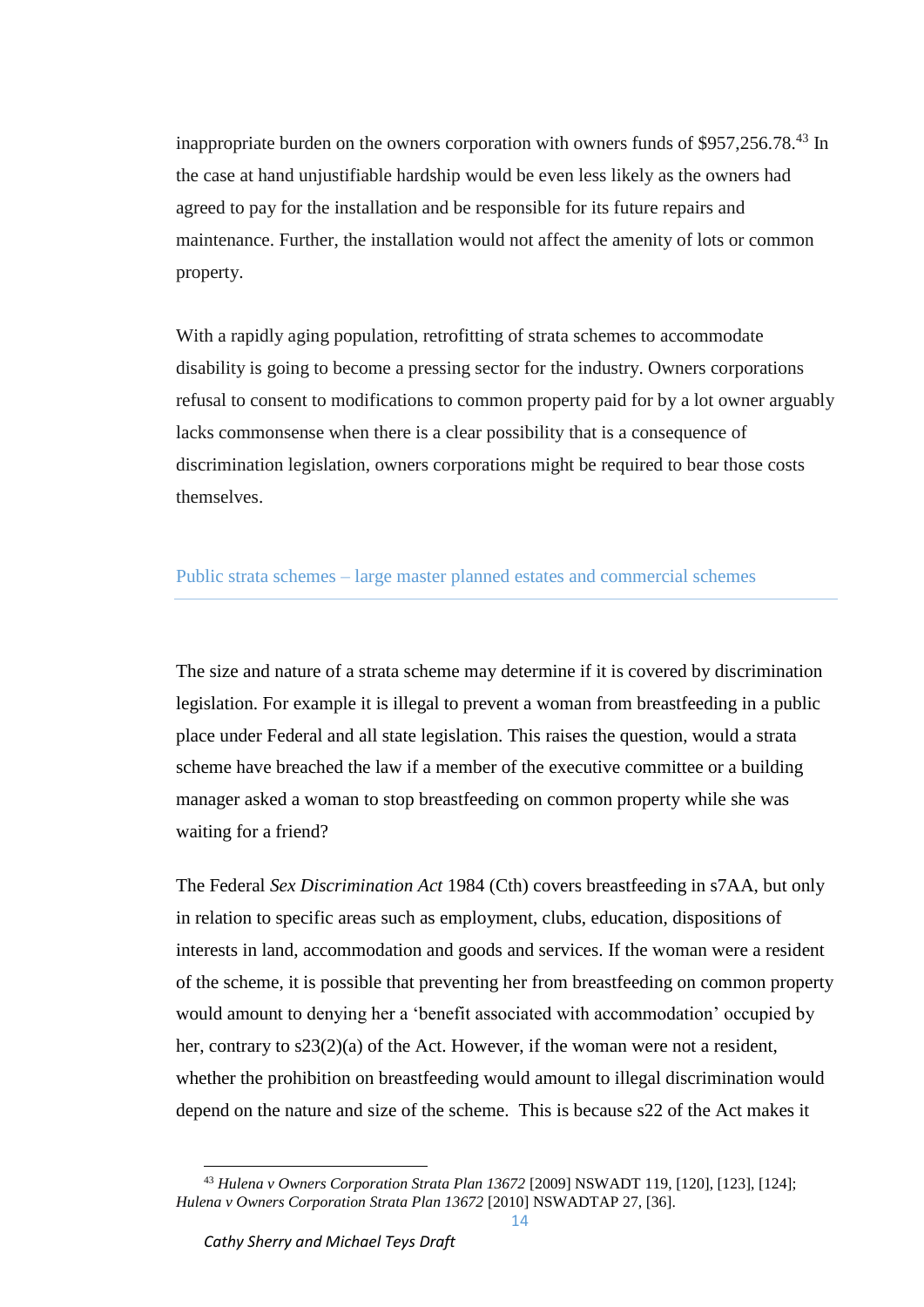illegal to discriminate when making 'facilities available'. An owners corporation would not be 'making facilities available' to a non-resident by the provision of space or a chair in the foyer of an ordinary residential scheme, but it arguably would be in the foyer of a commercial strata scheme or in a publicly-accessible park in a large, low-rise residential scheme. Although technically private property, common property that is accessible by the public will be captured by the *Sex Discrimination Act*.

Similarly, s23 of the *Disability Discrimination Act* 1992 (Cth) makes it unlawful to discriminate on the basis of disability in relation to 'any premises that the public or a section of the public is entitled or allowed to enter or use (whether for payment or not)' and as a result, regardless of whether responsibility for common property is considered provision of a 'service', (discussed above), if the common property is accessible by the public, it must be accessible to everyone. Identifying the dividing line between purely private property and private property that the public are entitled to enter turns on the nature of the building in question. In *Allen v United Grand Lodge of Queensland* [1999] HREOCA 19, in determining whether the United Grand Lodge of Queensland Masonic Temple in Brisbane and the Kingaroy Masonic Lodge were premises to which the Act applied, the Inquiry Commission said,

Therefore what constitutes a section of the public for the purpose of s.23 will be determined having regard to the nature of the premises and the purpose for which the premises will normally be entered or used, the relationship between the premises and the public generally, the degree of control which the owner or controller of premises will lawfully exercise in respect of entry to and use of those premises, the nature and extent of the person or persons who are the usual entrants or users, whether any special relationship or connection exists between the premises and the usual entrants or users and whether a section of the public is comprised of persons possessing particular or specific characteristics which bears some special relationship or connection with the use of the particular premises.

Each case will fall to be determined by reference to its own facts and circumstances.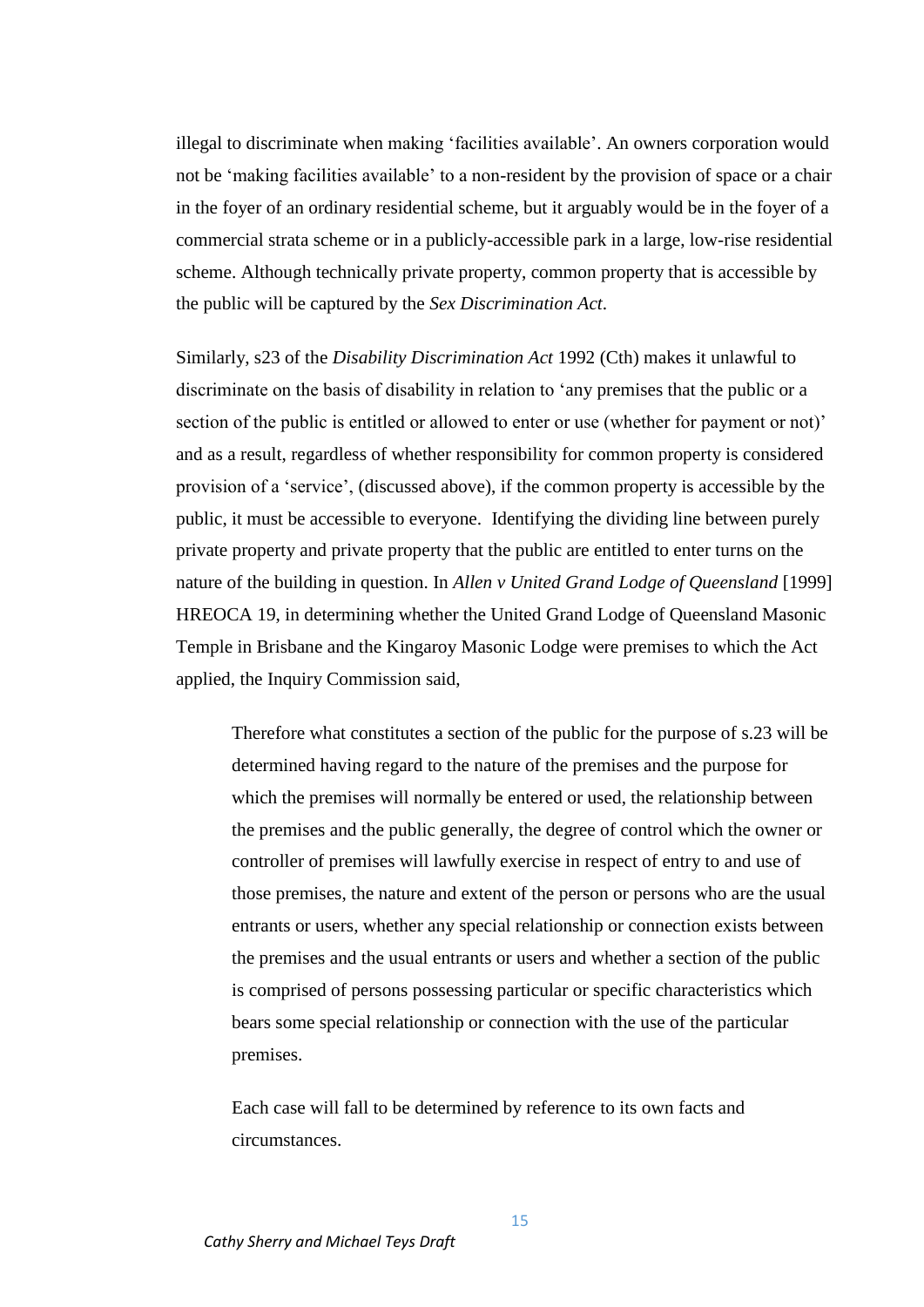Of course modern strata schemes that are accessible to the general public will have been required to provide disability access as a condition of their development, but the question may nonetheless arise. Strata schemes would also be entitled to argue that they are exempt from providing disability access to members of the public on the grounds of 'unjustifiable hardship',<sup>44</sup> but the larger the scheme and the bigger its budget, the more difficulty it may have making this argument.

### Use of community facilities

A Muslim women's group would like to use the community hall for regular prayer meetings. Worried that religious activity on common property may disturb or offend other residents, the executive committee approves their request with the proviso that the group cover the windows with brown paper.

Religious display has been the source of considerable debate in private communities in the United States, but not subject to attention in Australia. In *Bloch v. Frischholz*, 587 F. 3d 771 - Court of Appeals, 7th Circuit 2009, long-time condominium residents, the Blochs, were ordered to take down a mezuzah<sup>45</sup> that they had outside their door, as it violated a condominium rule against objects in the hallway. The Blochs successfully sued their condominium association alleging religious and racial discrimination. The details of United States Fair Housing legislation discussed in the case are not relevant for our purposes here, but the facts illustrate the way in which by-laws of a private community, including those which seem neutral, can be discriminatory.<sup>46</sup> Similar tensions have arisen over Christmas lights and whether it is acceptable for levies to be used to fund lights, or whether it is acceptable for lights to be displayed at all.<sup>47</sup>

The question of whether the requirement to cover windows with brown paper is discriminatory would depend on the state in Australia in which these fact occurred.

<sup>44</sup> *Disability Discrimination Act*, s29A and s11

<sup>45</sup> A mezuzah is small box containing a scroll with passages from the Torah, which many Jews through desire or religious conviction, attach to their right door post.

 $46$  For a discussion of the case, see Martha C Nussbaum, 'Deliberation and Insight: Bloch v Frischholz and the Chicago School of Judicial Behavior Essay' (2010) 77 *University of Chicago Law Review* 1139.

<sup>47</sup> Robert H Nelson, *Private Neighbourhoods and the Transformation of Local Government* (Urban Institute Press), 59.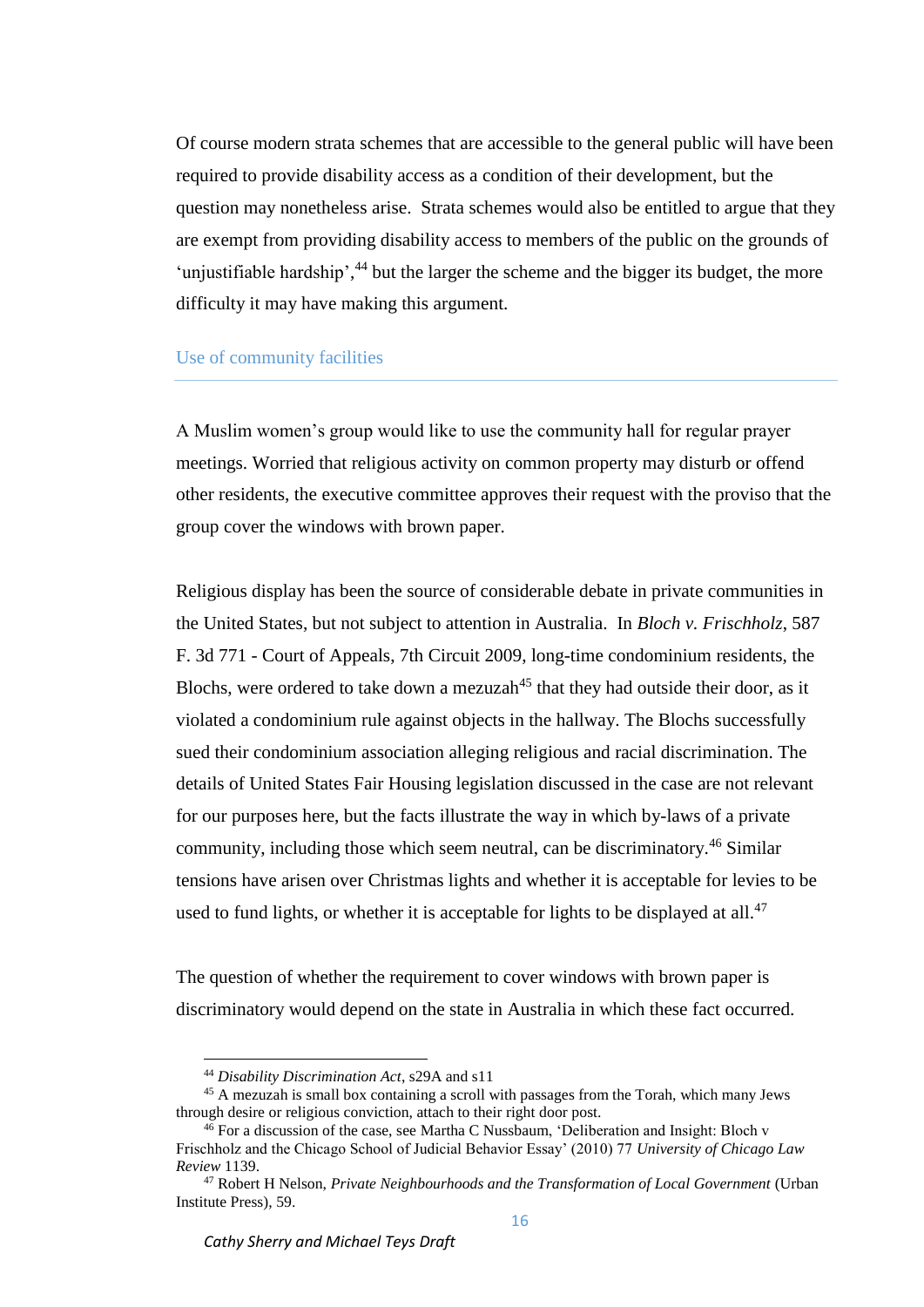There is no general provision prohibiting religious discrimination at Federal level, nor is there in state law in New South Wales. As a result, even if the women's prayer group felt that they had been discriminated against, they would have no avenue for complaint in New South Wales.

In contrast, all other states have provisions covering religious discrimination, but it is not clear that they would capture a strata scheme. For example, if this fact scenario occurred in Victoria, s6(n) of the *Equal Opportunity Act* 2010 defines religion or religious activity as an 'attribute' that must not be the basis of discrimination. However, there must also be an area of activity in which discrimination is prohibited. The only possibilities are s44 of the Act which prohibits a person discriminating in 'the terms on which goods or services are provided to the other person' or 'subjecting the other person to any other detriment in connection with the provision of goods or services to him or her'. This section would only apply if the management of common property is a 'service' within the meaning of the Act, and arguably, if it could be shown that only Islamic prayer groups, and not all prayer groups, were subjected to the requirement to cover the community hall windows when at prayer. Alternatively, it could be argued that it would only need to be shown that other groups within the community were not required to cover the windows, no matter what the activity, religious or not.

The other possible section of the legislation to capture the owners corporation decision would be 'denying or limiting access by [another] person to any benefit associated with [their] accommodation', contrary to  $s53(b)$ . The application of this provision suffers from the fact that discrimination in 'accommodation' prima facie covers accommodation *providers* like landlords. An owners corporation does not provide accommodation.<sup>48</sup> That owners corporations are not covered by the general provisions on discrimination in accommodation is strengthened by s56 of the Act which is a special provision on owners corporations. It prohibits an owners corporation from refusing to allow an owner or an occupier of a lot with a disability to alter common property at their own expense, if the alteration will not adversely affect other lot owners or the owners corporation and if the common property can reasonably be rectified and

<sup>&</sup>lt;sup>48</sup> The Tribunal Member in *C v A* [2005] OADT accepted that a similar provision on 'accommodation' applied in the case, while the Member in *Sutherland v Tallong Park Association Incorporated* [2006] NSWADT 163 rejected such a contention; see above n 34.